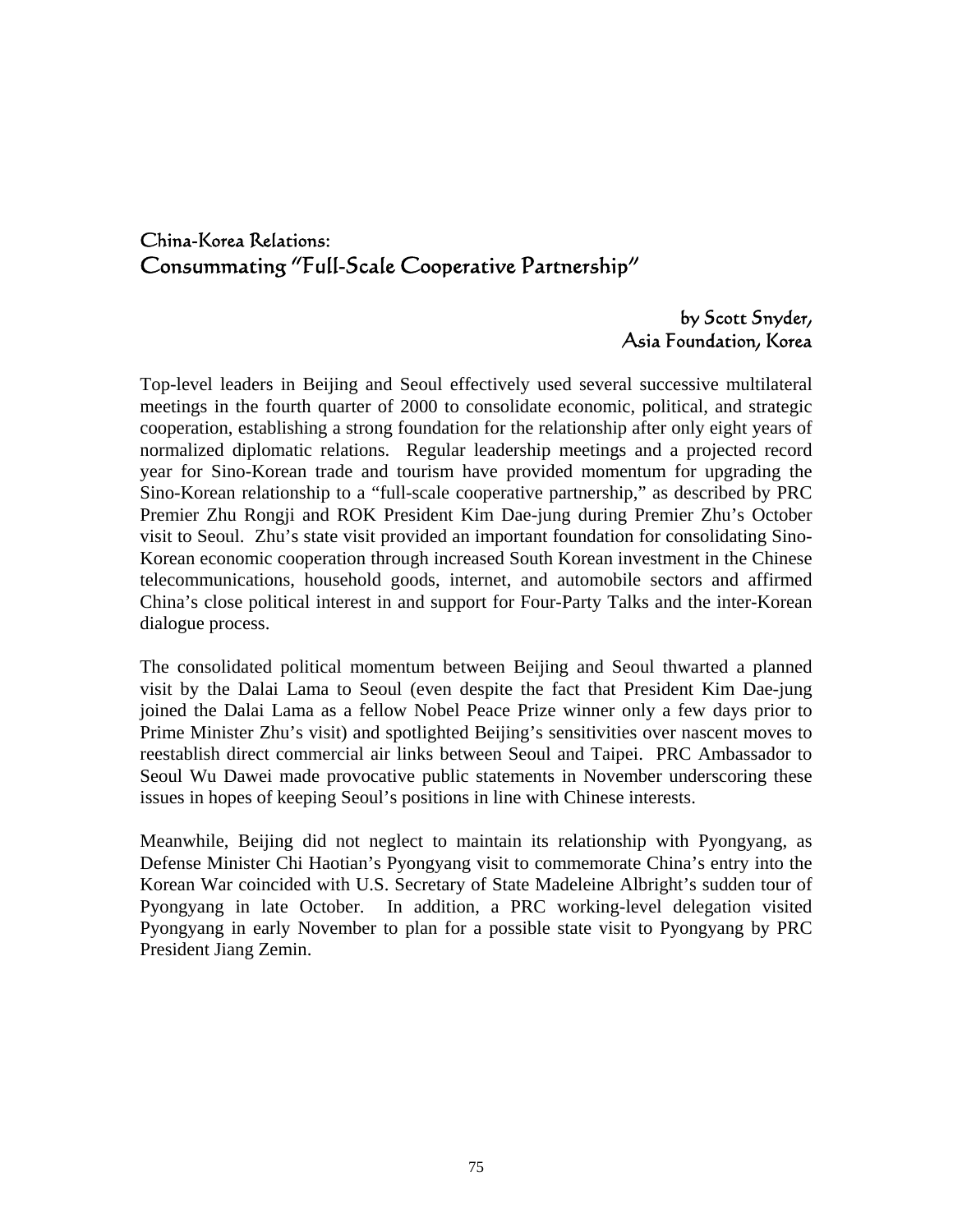#### **Zhu Rongji's State Visit to Seoul: Consolidating a Comprehensive Economic and Political Relationship**

Premier Zhu's arrival in Seoul for a state visit and the Asia-Europe Meeting (ASEM) in mid-October symbolically represented the consolidation of Sino-Korean comprehensive economic and political cooperation. With Zhu's visit, all of the seven most powerful Chinese political leaders in the Politburo have visited Seoul. Chinese leaders have shown a keen awareness of Seoul's importance both as a source of trade and investment and as a model for pursuing China's national economic development. Bilateral trade is on pace to grow by about thirty percent in the year 2000 to \$30 billion, a ten-fold expansion in slightly less than a decade of normal relations. Tourist arrivals from China to South Korea will expand by over forty percent to reach 400,000 by the end of the year, with the number of Korean visitors to China set to hit the one million mark this year for the first time. The two leaders agreed to expand air traffic to over 128 flights per week by March of next year, which is likely to propel China ahead of Japan as the most popular overseas tourist destination for South Koreans.

Powered by such momentum, the two leaders have elevated the "cooperative partnership" established during President Kim Dae-jung's November 1998 visit to Beijing to a "fullscale cooperative partnership" during Premier Zhu's visit to Seoul. The change in terminology was intended to signal an upgrade in Sino-Korean cooperation beyond the economic sphere to include political issues. Additionally, Premier Zhu publicly endorsed recent developments following the June inter-Korean summit meeting and signaled China's willingness to remain engaged in Four-Party Talks, a renewed object of South Korean diplomacy in the months following the inter-Korean summit.

The immediate rewards from Premier Zhu's state visit to Seoul, however, were primarily economic. Premier Zhu brought with him promises that South Korean telecommunications firms promoting CDMA (code division multiple access) technology would be allowed to participate in the Chinese market as China has finally decided to allow the CDMA standard to develop alongside the current GSM (global service for multiple communication) system for meeting China's wireless telecommunications needs. (Samsung Electronics is best positioned as an early entrant into China's CDMA market and recently established a CDMA-technology research center in Beijing.) Zhu promised that a South Korean insurance firm (Samsung Fire and Marine) would be allowed to enter the Chinese market.

Zhu requested South Korean cooperation in the environmental, petro-chemical, coal, and steel industries, in addition to seeking Korean investment in the automobile parts sector and encouraging South Korean firms to take part in Chinese efforts to develop western China. President Kim Dae-jung pledged a \$50 million investment in a forestation project in western China. Both leaders endorsed the idea of a bilateral swap agreement for currency exchange, through which each side would be able to borrow foreign currencies against central bank purchases of the currency of the borrowing country. In addition, the two leaders agreed to establish a joint panel for promoting mutual investment, to create a "standing consultation body" to address China's chronic trade deficit with South Korea,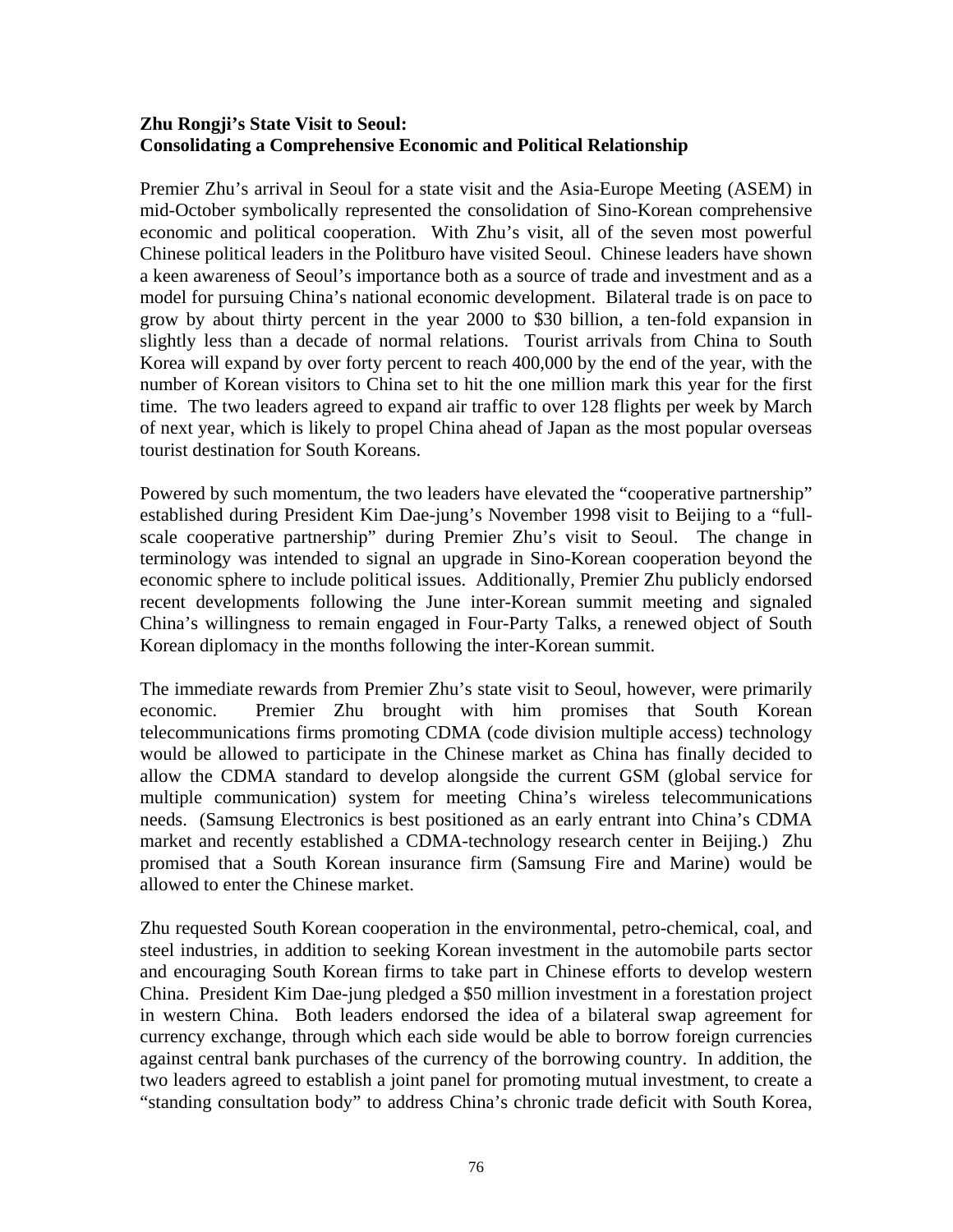and to designate the year 2002 as "South Korea-People's Republic of China Exchange Year" in honor of the tenth anniversary of the establishment of diplomatic relations between Seoul and Beijing and the World Cup soccer finals.

#### **Economic Relations: Full Speed Ahead**

Premier Zhu Rongji did not fail to cultivate both political and economic leaders during his visit to Seoul, spending part of his trip on a cruise around Cheju Island with Hyundai-Kia Motors Chairman Chung Mong-koo and visiting with Samsung Group Chairman Lee Kun-hee in conjunction with a visit to a Samsung Electronics semiconductor chip manufacturing plant outside Seoul. Chung briefed Zhu on plans for expanding an existing Jiangsu Province-based factory for producing 50,000 Kia "Pride" units annually and discussed the possibility of constructing a 50-100,000 unit bus-truck manufacturing operation in China's western-inland province as a concrete response to Zhu's requests for western-inland investment. Zhu's message to South Korean leaders and industrialists that China is open for business to Korean corporate investors from a wide range of industries further stimulated Korean business in China in a variety of sectors.

Most notably, LG Electronics (LGE) has established itself in less than five years as one of the mainstays of the Chinese consumer sector, and is continuing to expand its investment dramatically. In 1999, LGE led the Chinese market in sales of CD-ROMs, was second in microwave ovens, third in monitors, sixth in washing machines, and seventh in air conditioners. LGE has just completed construction of a factory with a production capacity of 1.2 million color picture tubes for use in 29-inch fully flat and 33 inch wide screen TVs, both of which are in high demand in connection with the growth of the internet and digital products industry in China. LGE's projected local sales in China are to expand over thirty percent to \$1.5 billion and exports to China will increase by ninety percent over last year to \$1 billion.

South Korean business interests in China are also very active in the area of telecommunications and internet technology. South Korean telecom firms are exporting mobile phone equipment to China and actively establishing tie-ups with Chinese counterparts. South Korean internet-related firms have been very active in China through involvement of internet business workshops in major cities inside China, with a special focus on providing internet security and infrastructure services. Directory services specializing in services for Chinese and Korean small and medium industries are being established, the latest of which is a Korean language directory service launched by Hong Kong-based Alibaba.com.

#### **Despite DJ's Nobel, China Wins A No-Go for Dalai Lama to Seoul**

The major immediate political concession China appears to have won while Premier Zhu wooed Korean business investors and upgraded the diplomatic relationship to one of "full-scale cooperative partnership" was the ROK government's rebuff of the Dalai Lama's planned and long-awaited visit to Seoul, the home of a sizable Buddhist population that had begun to organize public pressure in favor of a visit during the past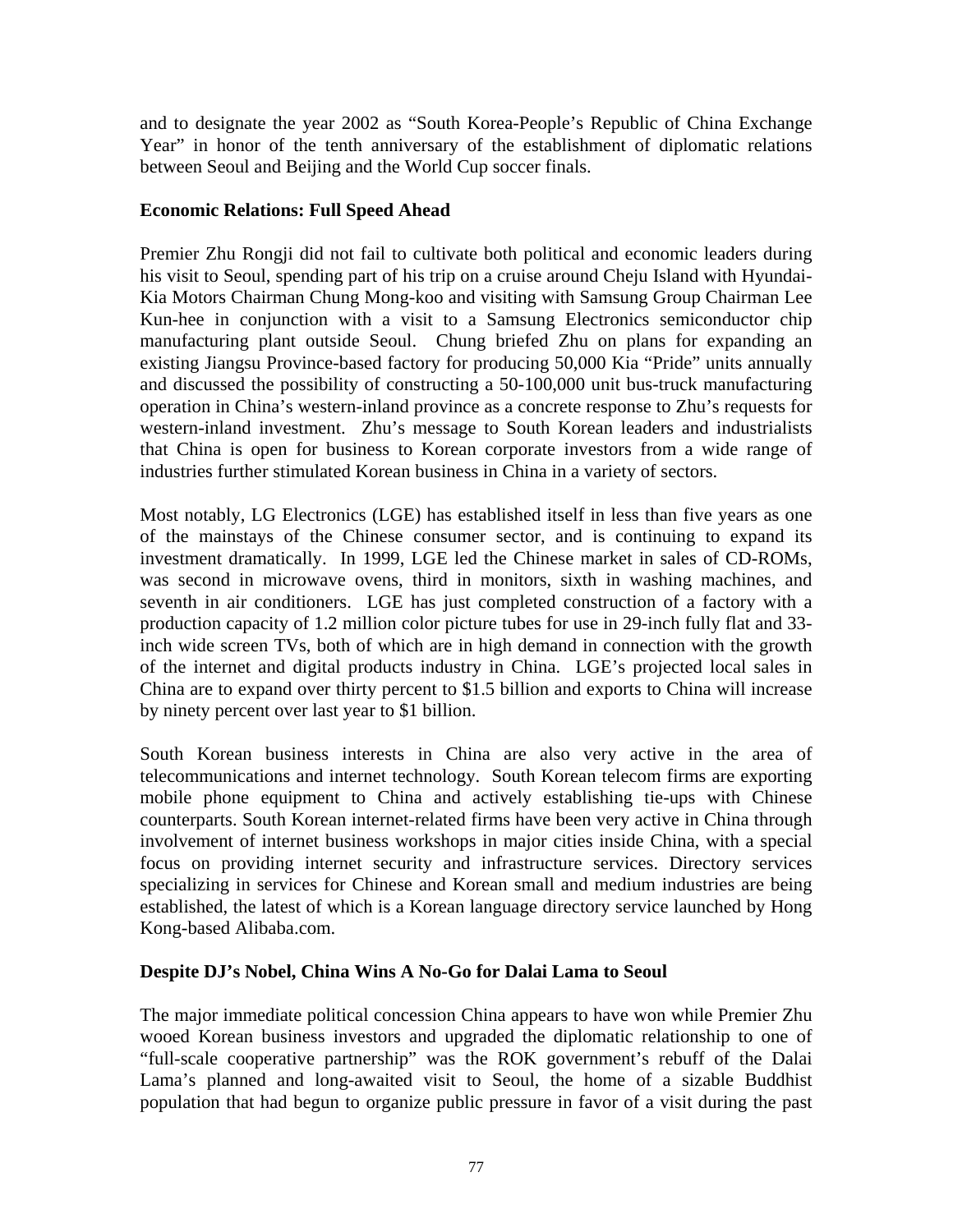year. Perhaps most interesting is that despite President Kim Dae-jung's notification only days prior to Premier Zhu's state visit to Seoul that he had won the Nobel Peace Prize--an honor that had been given to the Dalai Lama in 1989--the South Korean government declined to give permission for the Dalai Lama's planned November visit. The decision was a sharp disappointment to Buddhist organizers who had invited the Dalai Lama to Seoul in conjunction with a number of artistic and musical exhibitions of Tibetan art, and protests against the decision included leaders of the Chogye sect, the largest Buddhist order in South Korea.

Provocative public remarks by PRC Ambassador Wu Dawei heightened the controversy over the failed visit of the Dalai Lama and threw into relief an interesting and complicated implication of new-found "full scale cooperative partnership" between Beijing and Seoul. Namely, how much Chinese "interference" in South Korea's internal affairs can Seoul tolerate without an apparent loss of sovereignty or reversion to that traditional "tributary" relations that had characterized Seoul's traditional historical interaction with the Middle Kingdom during the Ming and Ch'ing dynasties? Ambassador Wu's broad comments to an audience on November 17 at the Korea Press Foundation foreshadowed much more significant future issues that Beijing will encourage Seoul to consider as part of improved ROK-PRC ties. Not only did Wu pressure Seoul on the Dalai Lama's visit to Seoul, but he also flagged the questions of how to deal with Taipei and the future of U.S. forces on the Korean Peninsula. This speech marked the second time the Chinese ambassador in Seoul has laid down public markers intended to highlight the limits of China's diplomatic patience. The first occasion came in the fall of 1999 over the aggressive activities of South Korean nongovernmental organizations regarding the North Korean refugee situation in Northeastern China.

Specifically, Ambassador Wu stated his personal expectation that "the United States will adjust its military policy on the Peninsula if a peace regime is built in the region" and suggested that it was necessary for Seoul to have prior discussions with Beijing regarding the resumption of direct flights between Seoul and Taipei since this is a matter "relating to our sovereignty." The following week, Korean Air made the first direct charter flights to Taipei in eight years, but outstanding details over the signing of an official aviation agreement between Seoul and Taipei remain to be settled before direct air links will become regularized. Several analysts noted that Beijing's public pressure on Seoul to keep in mind its political interests on many of these issues is another example of Beijing's selective application of the Five Principles of Peaceful Coexistence that China uses to criticize international interference by a foreign country in domestic internal affairs.

#### **Developments in China-North Korean Relations**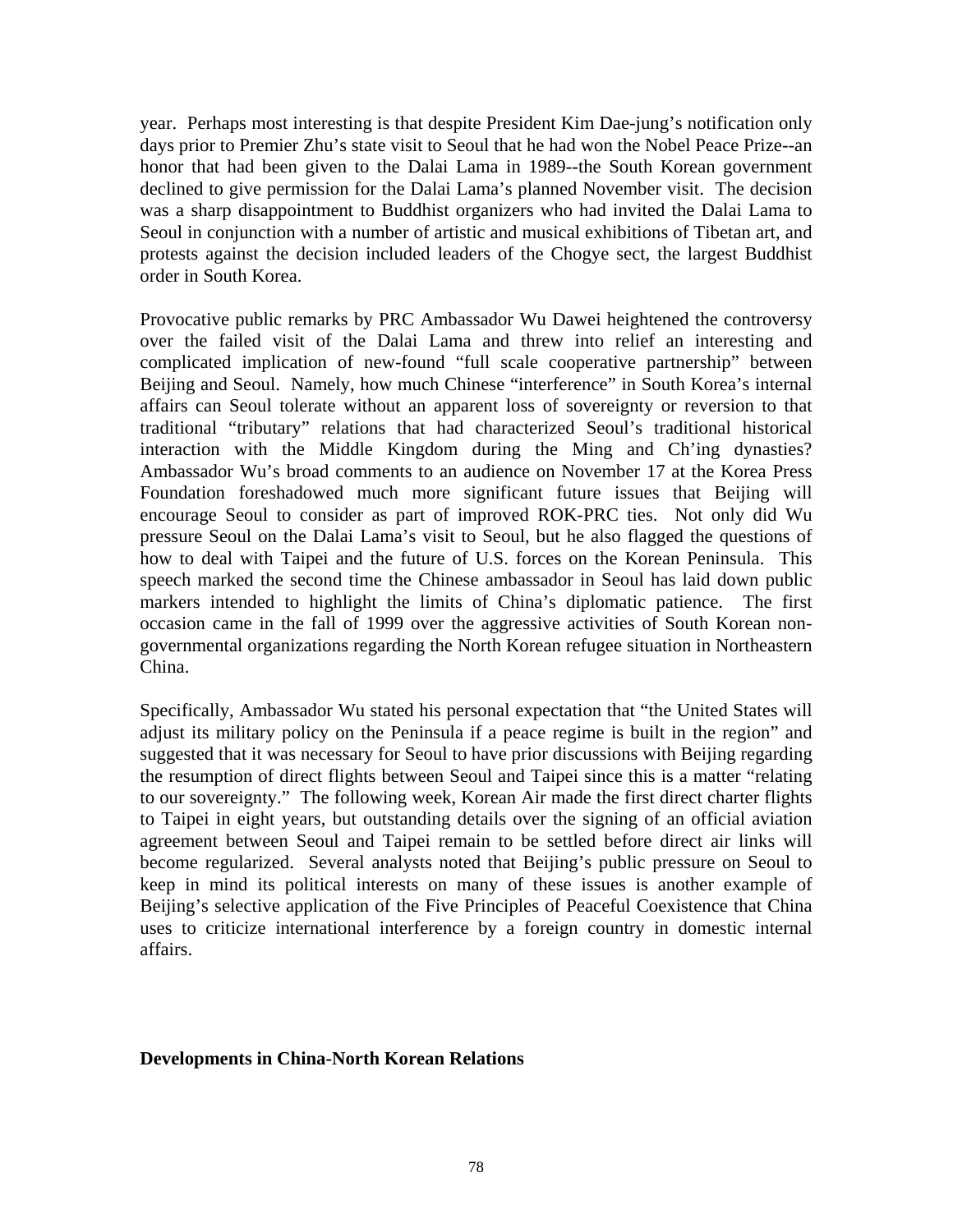Despite a busy quarter of activity between Seoul and Beijing, Chinese high-level officials did not fail to cultivate Pyongyang as part of follow-up both to the inter-Korean summit and to Kim Jong-il's secret visit to Beijing last May. The events of May and June now appear to mark a turning point and origin for the emergence of a new pattern in China-North Korea relations. With the advent of inter-Korean rapprochement as marked by the inter-Korean summit, Chinese diplomacy no longer makes a pretense of maintaining equidistance in its respective relationships with Seoul and Pyongyang, instead carefully shadowing and balancing U.S. diplomacy with North Korea. PRC President Jiang Zemin attended a banquet at the North Korean embassy in Beijing to celebrate the 55th anniversary of the founding of the North Korean Workers' Party that was held simultaneously with General Jo Myong-rok's October visit to Washington. Further, PRC Defense Minister Chi Haotian's visit to Pyongyang to commemorate the 50th anniversary of China's entry into the Korean War coincided with Secretary of State Madeleine Albright's visit to Pyongyang in late October. While the U.S. and North Korea were having missile talks in Kuala Lumpur in early November to follow up on Albright's visit and explore the possibility of a visit by President Clinton to seal the deal, a Chinese delegation led by vice minister Yang Wenchang was in Pyongyang to plan for a future visit to the DPRK by President Jiang Zemin. At that meeting, the DPRK was reported to have conveyed its willingness to reinitiate Four-Party Talks, responding to a proposal earlier in the fall by Kim Dae-jung.

DPRK Ambassador Ju Chang-jun will be replaced after twelve years of service in Beijing with the younger face of Ambassador Choe Jin-su, a vice director of the international department of the Korean Workers' Party, signaling the likelihood of further new developments in China-North Korea relations next year. Although China has indicated its strong public support for the warming of inter-Korean relations and for an improved U.S.-DPRK relationship, Chinese officials have shown private guardedness about the strategic implications of dramatic or sudden changes in the respective relationships. The officials were probably relieved that President Kim Dae-jung has returned to an emphasis on the Four-Party Talks as a primary venue for pursuing further progress in inter-Korean tension reduction.

#### **Asian Multilateralism: A Catalyst for the Development of Sino-South Korean Relations**

In addition to facilitating Premier Zhu Rongji's state visit to Seoul in conjunction with the Asia-Europe Meeting last October, the development of Asian multilateral institutions and contacts among top national leaders has become an important vehicle for driving improvements in bilateral relations between China and South Korea. Likewise, China's entry into the World Trade Organization (WTO) has stimulated a great deal of positioning by corporations in Seoul eager to take advantage of the broader opening of China's markets to the outside world. Following the ASEM meeting in Seoul in October, Kim Dae-jung met with President Jiang Zemin at the APEC (Asia Pacific Economic Cooperation) Leaders' Meeting in Brunei in mid-November and then again with Premier Zhu Rongji and Japanese Prime Minister Mori Yoshiro only one week later in Singapore at the ASEAN Plus Three gathering.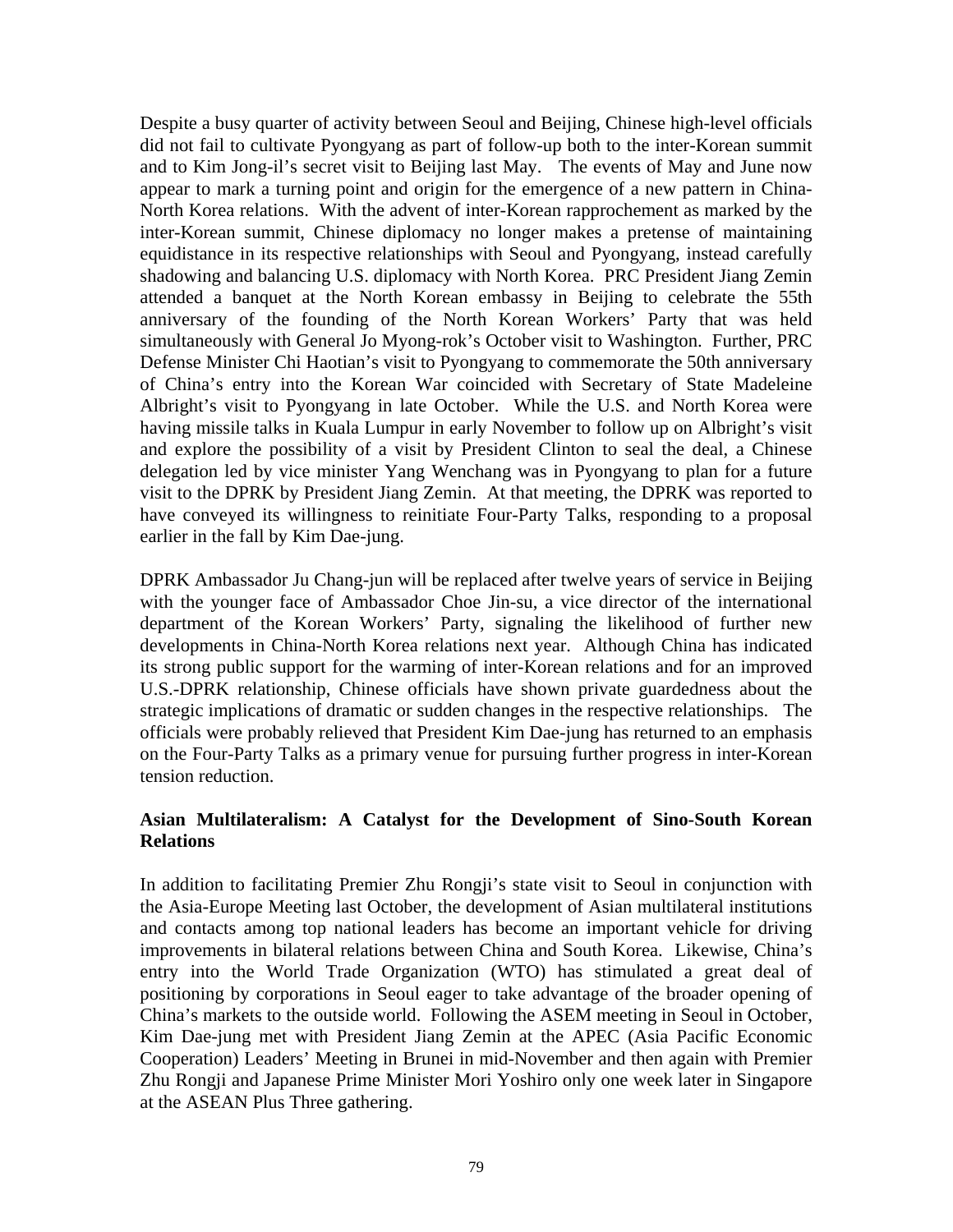The bilateral summit between Kim Dae-jung and Jiang Zemin in Brunei afforded an opportunity for Jiang to once again endorse the inter-Korean summit and to affirm China's interest in supporting Four-Party Talks. At the second informal meeting among South Korea, China, and Japan held in conjunction with ASEAN Plus Three, there was discussion of opportunities for cooperation in Mekong River development efforts as well as other joint economic projects, people-to-people exchanges, information technology, and the desirability of expanding bilateral currency swap arrangements among Asian countries. Specifically, the leaders endorsed a cooperative study among respective national think tanks on how to promote trade and economic cooperation following China's entry into the WTO, designated the year 2002 as "people-to-people exchange year," and agreed to have experts' meetings on information technology and to establish a regional environmental information network.

Although it may be easy for third parties or non-participants in these Asian dialogues to dismiss the specific accomplishments of Asian multilateral "talkshops," the cumulative effect of the establishment of multilateral fora in a variety of combinations in Northeast Asia is beginning to make itself felt--most clearly through the strengthening of bilateral relationships among core participants in the region. This dialogue process is now extended through ASEAN Plus Three to influence relations among China, Japan, and South Korea. Whether or not the "Plus Three" component of ASEAN Plus Three may be able to carry the weight of sub-regional discussions in the absence of Russia, Canada, the United States, and/or others including North Korea, the very existence of the meeting in only its second year has clearly led to the identification of practical areas for trilateral cooperation. This forum is likely to play a primary role in the setting of any future agenda for any sub-regional dialogue arrangements that might be called for in Northeast Asia. The "thickening" of multilateral dialogue opportunities in Northeast Asia and their implications for future bilateral and regional cooperation among the core countries of that region is a trend that clearly has facilitated a stronger Sino-South Korean relationship. It also bears watching in the context of both strengthened bilateral relationships and as an early indicator of the core issues that will form the *de facto* regional agenda for any future broadening of multilateral cooperation in Northeast Asia.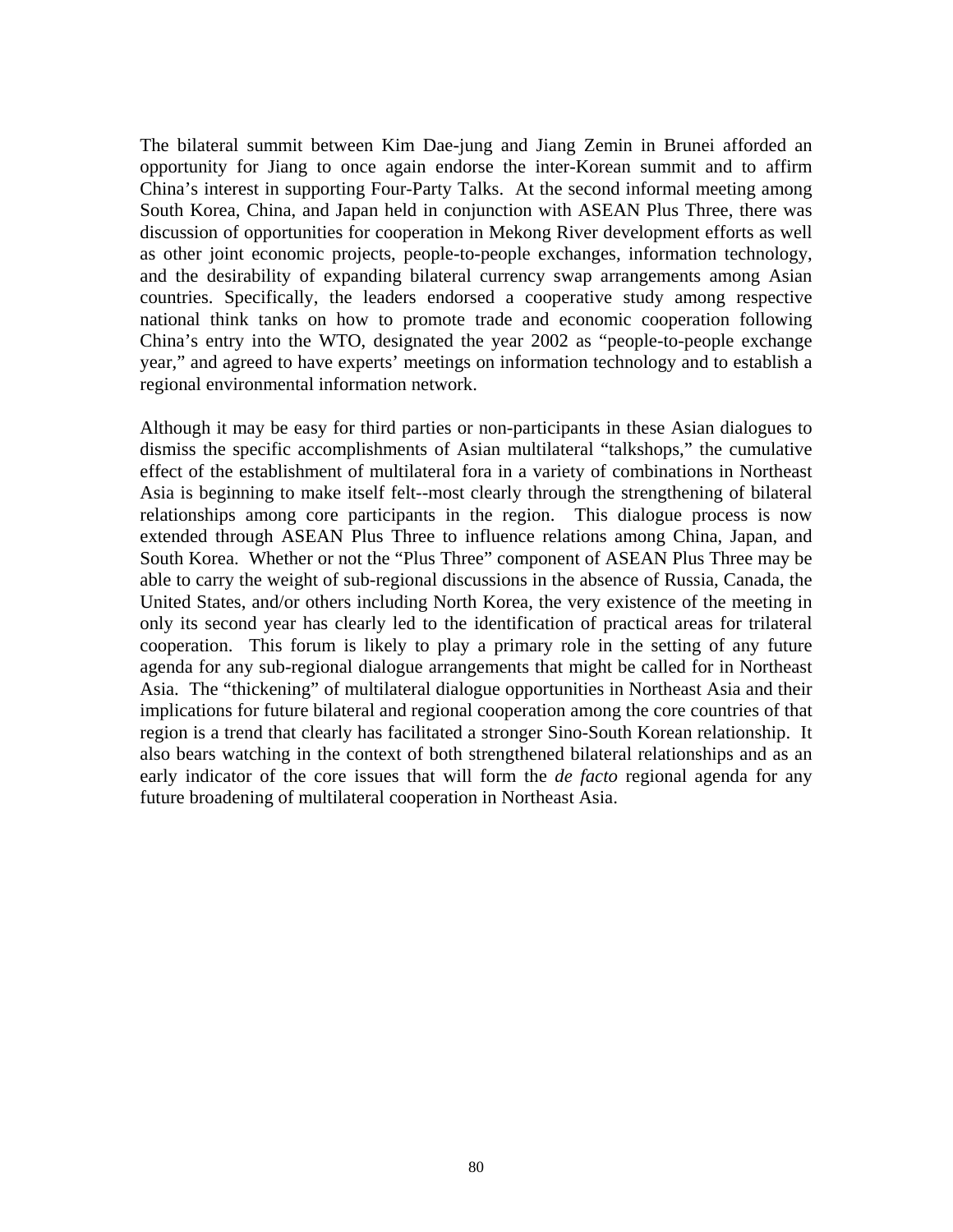### **Chronology of China-Korea Relations October-December 2000**

**Oct. 1, 2000:** South Korean President Kim Dae-jung reiterates his call for the formulation of a new Korean peace mechanism among the two Koreas, the United States, and China at a parade honoring the 52nd anniversary of the founding of the South Korean Armed Forces.

**Oct. 5, 2000:** Top police officials from South Korea, Japan, China, and Russia agree in Seoul to enhance mutual cooperation and promote exchanges to more effectively combat the growing number of international crimes.

**Oct. 10, 2000:** PRC President Jiang Zemin attends banquet in honor of the 55th anniversary of the founding of the North Korean Workers' Party at the DPRK Embassy in Beijing.

**Oct. 12, 2000:** Samsung Electronics opens a communication technology research center in Beijing's Zhongguancun Technological Park focusing on a code division multiple access (CDMA) service in China.

**Oct. 12, 2000:** Seoul National University announces formation of an "East Asian Academic Network," including joint degrees and exchanges with Beijing University and Tokyo University.

**Oct. 16, 2000:** South Korean President Kim Dae-jung hints that Dalai Lama will be allowed to visit South Korea.

**Oct. 17, 2000:** Premier Zhu Rongji arrives in Seoul for a state visit and to attend the Asia-Europe Meeting (ASEM) hosted in Seoul.

**Oct. 17-18, 2000:** LG Global hosts Global Internet Business Workshop in Beijing to support entry of South Korean start-ups into Chinese internet market.

**Oct. 18, 2000:** Premier Zhu and President Kim agree to pursue a "full-scale cooperative partnership," including cooperation on Four-Party Talks, South Korean corporate participation in China's CDMA mobile phone sector, and the entry of a South Korean insurance company into the Chinese market. In addition, the two sides sign a bilateral criminal extradition treaty.

**Oct. 20, 2000:** Premier Zhu meets Samsung Group Chairman Lee and visits Samsung Electronics semi-conductor chip manufacturing facility in Kihung.

**Oct. 21-22, 2000:** Third ASEM summit is held in Seoul.

**Oct. 22, 2000:** Premier Zhu is hosted aboard a Cheju Island cruise for discussions with Hyundai Motors Chairman Chung.